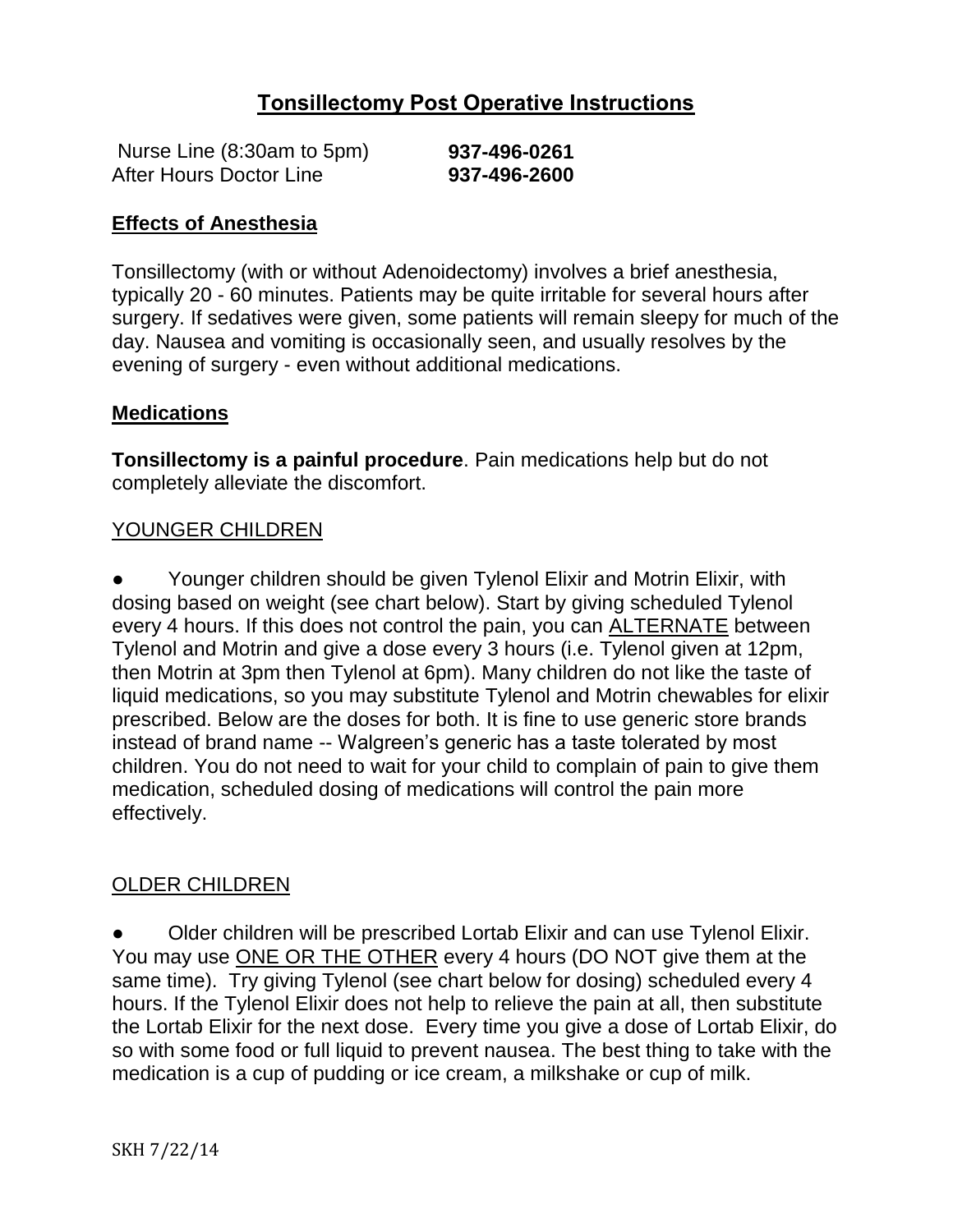| Child's<br>weight<br>(lbs) | Tylenol (Acetaminophen) |                       |                             | Motrin (Ibuprofen) |                       |                             |
|----------------------------|-------------------------|-----------------------|-----------------------------|--------------------|-----------------------|-----------------------------|
|                            | mg                      | Elixir<br>(160mg/5mL) | Meltaways<br>$(160mg$ each) | mg                 | Elixir<br>(100mg/5mL) | Chewables<br>$(100mg$ each) |
| 20                         | 130                     | 4 mL                  | 1/2                         | 80                 | 4 mL                  | 1/2                         |
| 30                         | 200                     | 6 mL                  | 1                           | 120                | 6 mL                  | $\mathbf{1}$                |
| 40                         | 270                     | 8 mL                  | 11/2                        | 160                | $\overline{8}$ mL     | 11/2                        |
| 50                         | 330                     | 10 mL                 | $\overline{2}$              | 200                | 10 mL                 | $\overline{2}$              |
| 60                         | 400                     | 12 mL                 | 21/2                        | 240                | 12 mL                 | 21/2                        |
| 70                         | 470                     | 14 mL                 | 21/2                        | 300                | 15 mL                 | 3                           |
| 80                         | 540                     | 16 mL                 | 3                           | 340                | 17 mL                 | 3                           |
| 90                         | 600                     | 18 mL                 | 31/2                        | 400                | 20 mL                 | $\overline{4}$              |

# ADULTS

Adults will be prescribed a narcotic pain pill or elixir (Percocet, Norco, Vicodin, Lortab are some examples). Do not use aspirin products (Bayer's, Goode powders, Excedrin) - they may increase the chance of bleeding. Every time you take a dose of pain medication, do so with some food or full liquid to prevent nausea. The best thing to take with the medication is a cup of pudding or ice cream, a milkshake or cup of milk.

## **Activity**

Vigorous exercise should be avoided for 14 days after surgery. This risk of bleeding is increased with increased activity and bleeding from where the tonsils were removed can happen for up to 2 weeks after surgery. Baths and showers are fine. Many patients have reduced energy levels until their pain decreases and they are taking in more nourishment and calories. You should not travel out of the local area for a full 2 weeks after surgery in case you experience bleeding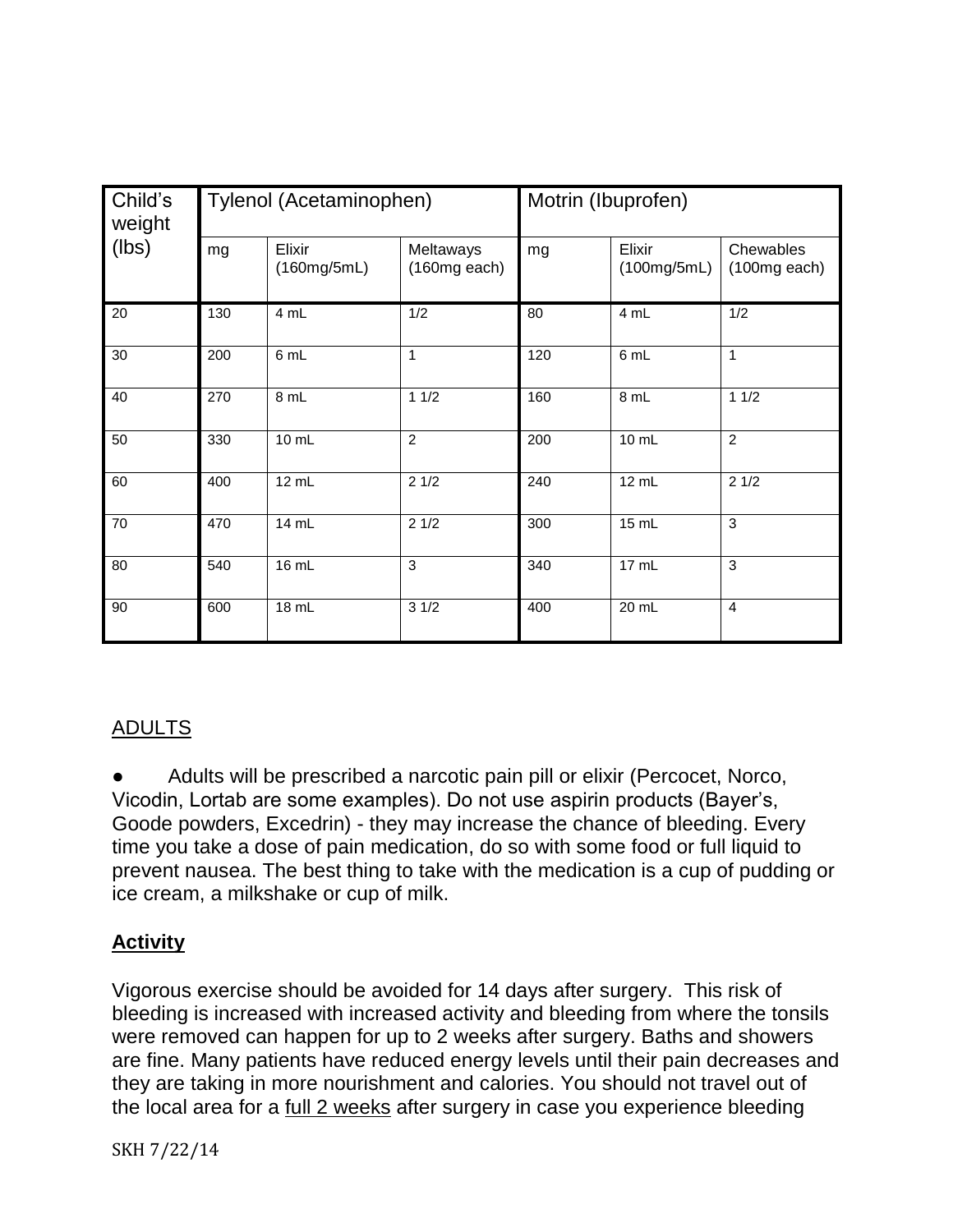after surgery.

### **Eating & Drinking**

Dehydration is the biggest enemy in the recovery period. It will increase the pain, increase the risk of bleeding and delay the healing. It usually happens because the pain of swallowing keeps the patient from drinking enough liquids. Therefore, the key is to force fluids, and that works best when pain control is maximized. You cannot drink too much after having a tonsillectomy. The only drinks to avoid are citrus like orange and grapefruit juices because they will burn the back of the throat. Incentive charts with prizes work very well to get young children to drink fluids and take their medications after surgery. Some patients will have a small amount of liquid come out of their nose when they drink after surgery, this should stop within a few weeks after surgery.

Although drinking is more important, eating is fine even on the day of surgery but avoid foods that are crunchy or have sharp edges. Dairy products may be taken, if desired. You should avoid acidic, salty and spicy foods (especially tomato sauces). Chewing gum or bubble gum encourages swallowing and saliva flow, and may even speed up the healing. Almost everyone loses some weight after tonsillectomy (which is usually regained in the 2nd or 3rd week after surgery). Drinking is far more important than eating in the first 14 days after surgery, so concentrate on that first and foremost. Adequate liquid intake probably speeds recovery.

### **Other things…**

Pain is usually the worst in the morning; this can be avoided by overnight medication administration if needed.

- Since moisture helps soothe the healing throat, a room humidifier (hot or cold) is suggested when the patient is sleeping.
- Some patients feel pain relief with an ice collar to the neck (or a bag of frozen peas or corn). Be careful to avoid placing cold plastic directly on the skin - wrap in a paper towel or washcloth.

● If the tonsils and adenoids are very large, the patient's voice may change after surgery.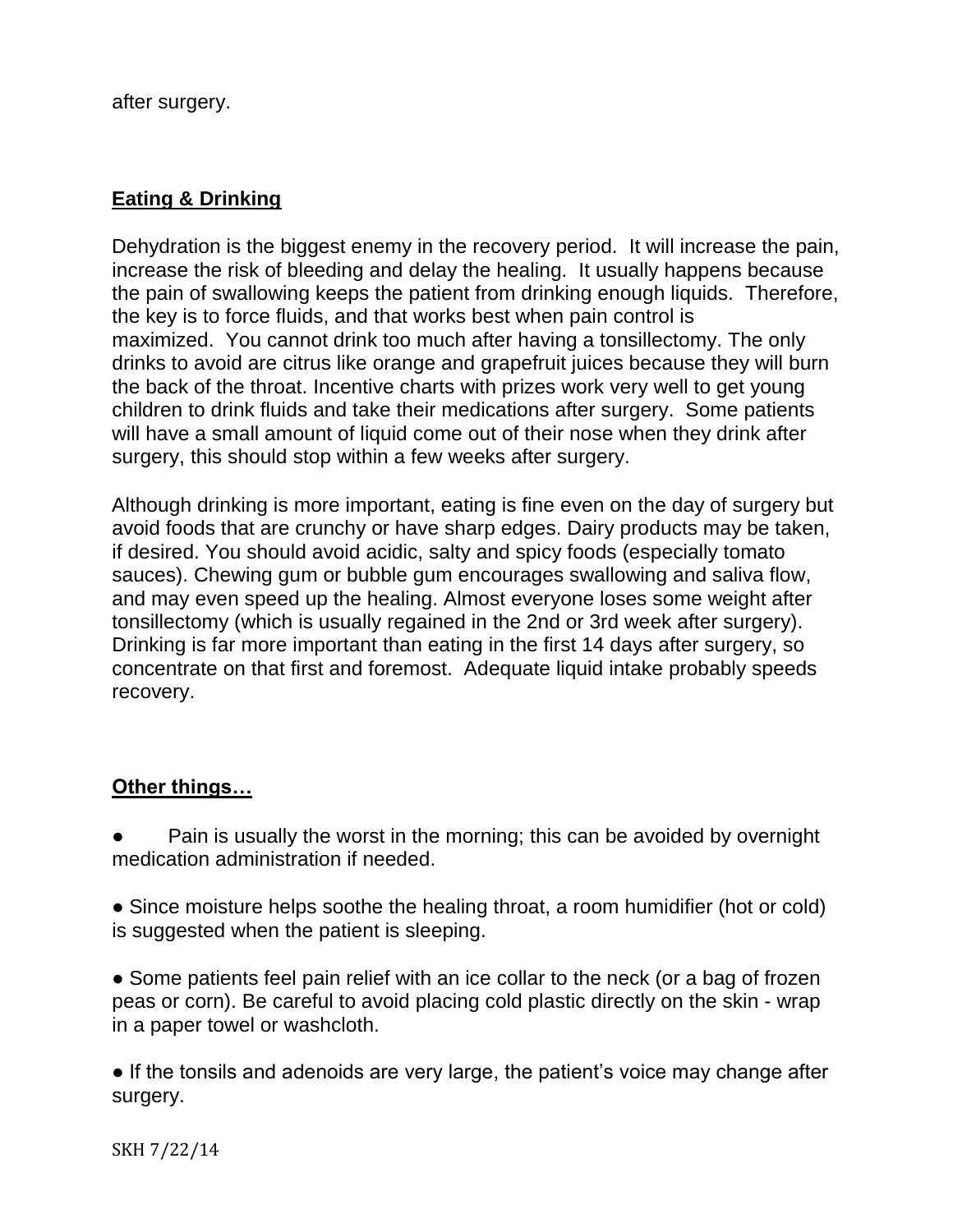• The recovery from tonsillectomy is a very painful period, often the worst pain people can recall, so please be understanding and patient with yourself, or the patient you are caring for. It is helpful to take pain medicine during the night if the patient awakens-- the worst pain is usually in the morning. **The pain will increase for the first week after surgery.** Please be aware that no combination of medicines will completely eliminate the pain – the patient will need to continue eating/drinking in spite of the remaining discomfort.

● You should not travel outside of the local area for 14 days after surgery in case significant bleeding occurs.

### **What should we expect after surgery?**

As previously mentioned, most patients have a significant amount of pain after tonsillectomy, with pain resolving 7-14 days after surgery. Older children and adults seem to have more discomfort. Most patients can go home the day of surgery.

■ **Ear pain**: Many people will complain of earaches after tonsillectomy. This is caused by referred pain coming from throat and not the ears. Give pain medications and encourage liquid intake.

■ **Fever**: Many patients have a low-grade fever after tonsillectomy - up to 101.5 degrees (38 $^{\circ}$  C.) for several days. Higher prolonged fever should be reported to your surgeon.

**●** Bad looking (and bad smelling) throat: After surgery, the place where the tonsils were removed is covered with a white film, which is a moist scab. This usually develops 3-5 days after surgery and falls off 10-14 days after surgery and usually causes bad breath. There will be some redness and swelling as well. The uvula (the part of the throat that hangs down in the middle between the tonsils) is usually swollen for several days after surgery.

**• Sore/bruised feeling of Tongue**: This is common for the first few days after surgery because the tongue is pushed out of the way to take out the tonsils in surgery.

### **When should we call the doctor?**